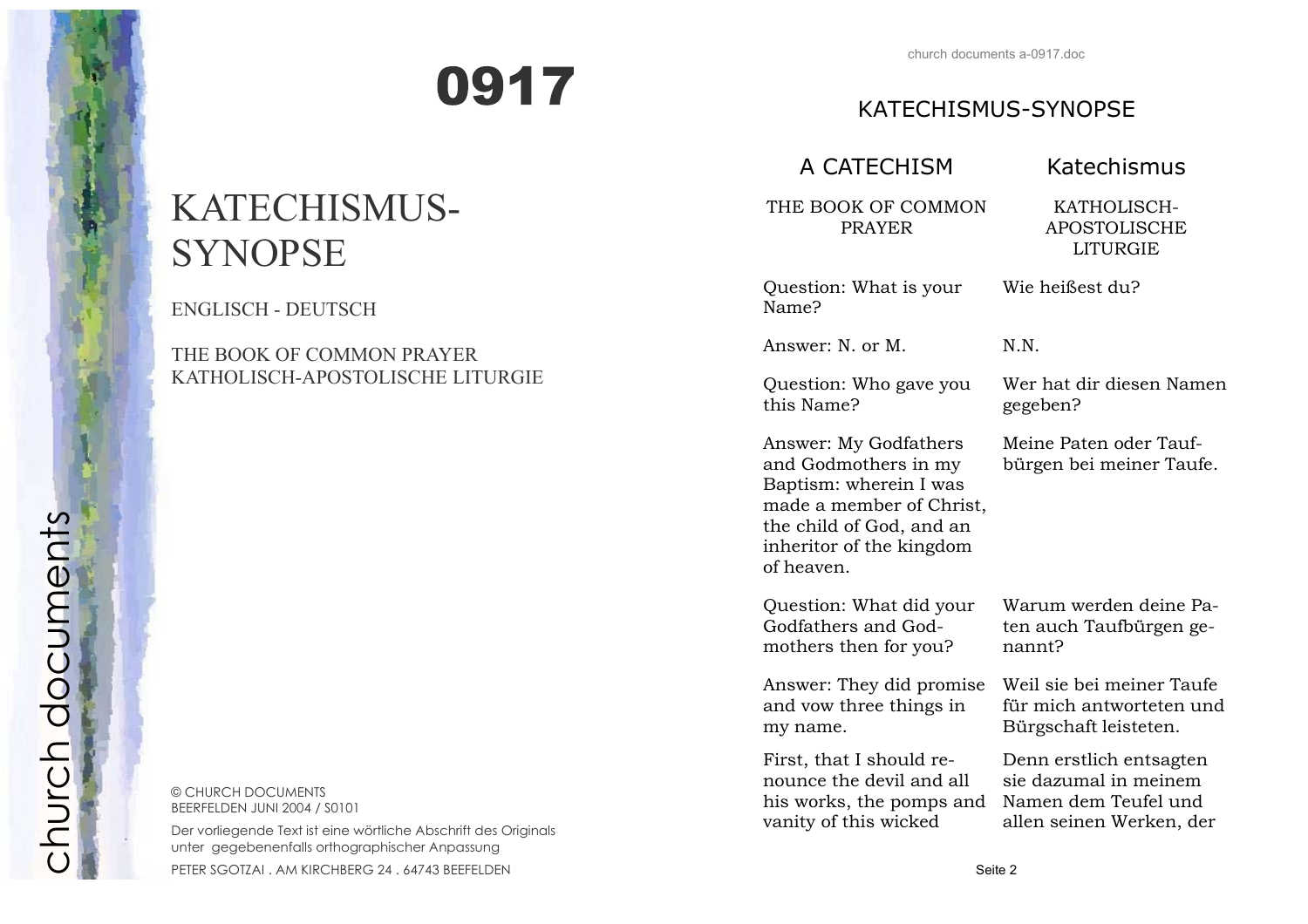world, and all the sinful lusts of the flesh.

Secondly. that I should believe all the Articles of the Christian Faith.

And thirdly, that I should keep God's holy will and commandments, and walk in the same all the days of my life.

Question: Dost thou not think that thou art bound to believe, and to do,as they have promised for thee?

Answer: Yes verily, and by Ja, wahrhaftig; und mit God's help so I will. And I heartily thank our heavenly Father, that he hath called me to this state of salvation, through Jesus Christ our Saviour. And I pray unto God to give me his grace, that I may continue in the same unto my life´s end.

Pracht und Lust dieser argen Welt und allen bösen Lüsten des Fleisches. Dann bekannten sie in meinem Namen alle Hauptstücke des christlichen Glaubens.

Endlich verbürgten sie sich für mich, daß ich mich dem Willen Christi unterwerfen, die Gebote Gottes treulich halten und alle Tage meines Lebens gehorsamlich darinnen wandeln werde.

Hältst du dich nun verpflichtet, zu glauben und zu thun, was sie in deinem Namen versprochen haben?

Gottes Hülfe werde ich so tun. Und ich danke unsern himmlischen Vater von Herzen, daß er mich zu solchem Stande der Seligkeit berufen hat durch Jesum Christum, unsern Heiland. Und ich bitte Gott um seine Gnade, auf daß ich immerdar

#### darinnen beharre.

Question: Rehearse the Articles of thy Belief.

Answer: I BELIEVE in God the Father Almighty, Maker of heaven and earth:

And in Jesus Christ his only Son our Lord, Who was conceived by the Holy Ghost, Born of the Virgin Mary, Suffered under Pontius Pilate, Was crucified. dead, and buried, He descended into hell; The third day he rose again frm the dead, He ascended into heaven, And sitteth on the right hand of God the Father Almighty; From thence he shall come to judge the quick and the dead.

I believe in the Holy Ghost; The holy Catholick Church; The Communion of Saints; The Forgiveness of sins; The Resurrection of the body, And the Life everlasting. Amen.

Erzähle die Hauptstücke deines Glaubens.

Ich glaube an Gott, den allmächtigen Vater, Schöpfer Himmels und der Erden.

Und an Jesum Christum, Seinen eingeborenen Sohn, unsern HErrn; der empfangen ist von der Jungfrau Maria; gelitten unter Pontio Pilato; gekreuziget, gestorben, begraben, niedergefahren zur Hölle; am dritten Tage wieder auferstanden von den Toten; aufgefahren gen Himmel; sitzet zur rechten Hand Gottes, des allmächtigen Vaters; von dannen er kommen wird, zu richten die Lebendigen und die Toten.

Ich glaube an den Heiligen Geist; die heilige katholische Kirche; die Gemeinschaft der Heiligen; Vergebung der Sünden; Auferstehung des Fleisches und das ewige Leben. Amen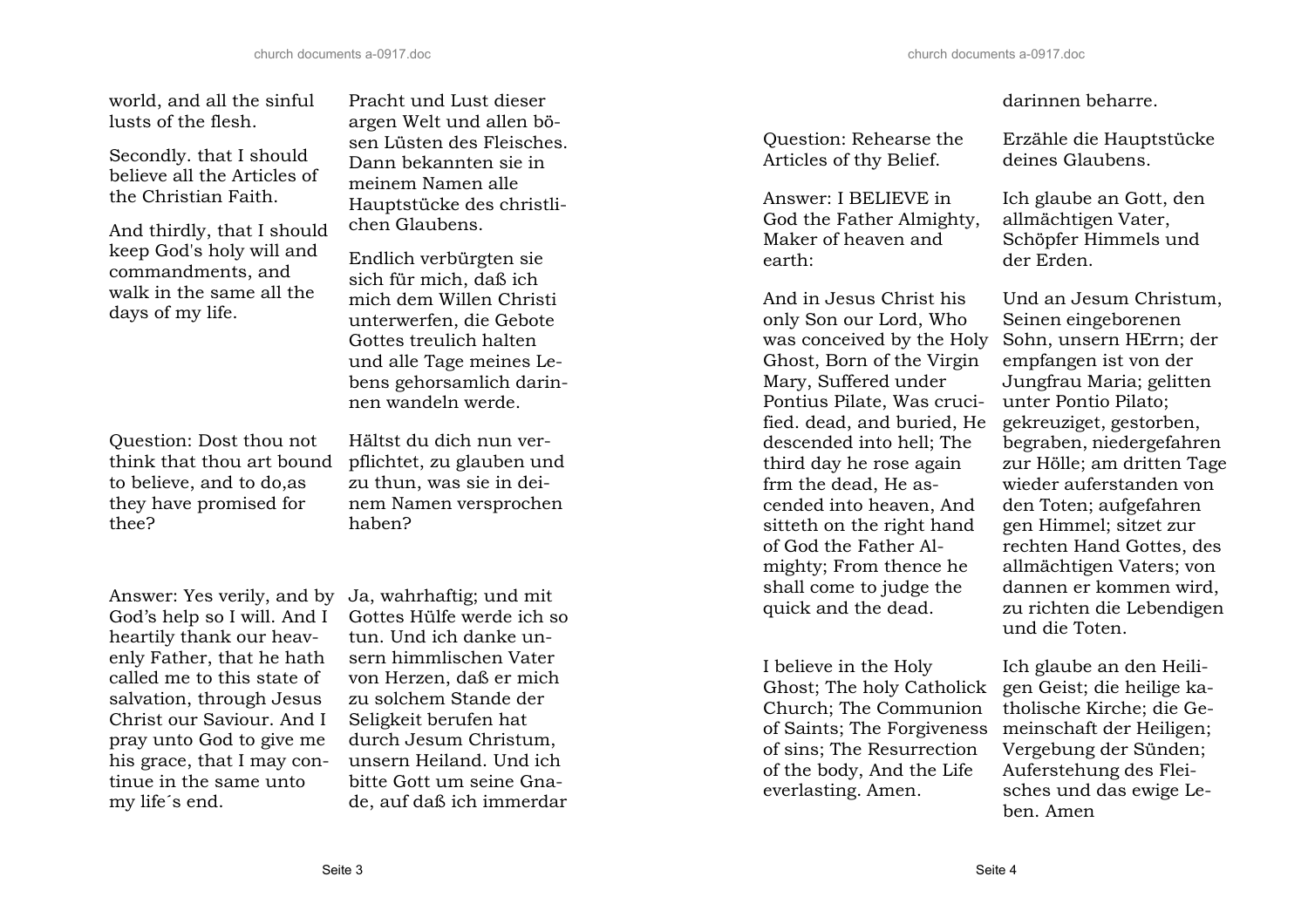Question: What dost thou Was lernst du hauptsächchiefly learn in these Articles of thy Belief?

Answer: First, I learn to believe in God the Father. who hath made me and all the world.

Secondly, in God the Son, who hath redeemed me, and all mankind.

Thirdly in God the Holy Ghost. who sanctifieth me, and all the elect people of God.

Question: You said, that your Godfathers and Godmothers did promise for you, that you should keep God´s Commandments. Tell me how many there be? Answer: Ten.

Question: Which be they?

Answer: The same which God spake in the twentieth Chapter of Exodus, saying,

I am the Lord thy God. who brought thee out of the land of Egypt, out of the house of bondage.

lich aus diesem Glaubensbekenntnisse?

Ich lerne glauben erstlich an Gott den Vater, der mich und die ganze Welt geschaffen hat;

Zweitens an Gott den Sohn, der mich und alle Menschen erlöset hat;

Drittens an Gott den Heiligen Geist, der mich und alle Auserwählten Gottes heiligt.

Du hast gesagt, deine Paten haben für dich versprochen, daß du die Gebote Gottes halten werdest. Sage mir, welches sind die heiligen zehn Gebote?

Es sind die, welche Gott auf dem Berge Sinai zu dem Volke Israel redete, da er sprach:

I. Thou shalt have none other gods but me.

II. Thou shalt not make to Du sollst dir kein Bildnis thyself any graven image, nor the likeness of any thing that is in heaven above, or in the earth beneath, or in the water under the earth. Thou shalt not bow down to them, nor worship them: for I the Lord thy God am a jealous God, and visit the sins of the fathers upon the children unto the third and fourth generation of them that hate me, and shew mercy unto thousands in them that love me, and keep my commandments.

III. Thou shalt not take the Name of the Lord thy God in vain; for the Lord will not hold him guiltin vain.

Ich bin der Herr, dein Gott, der dich aus Ägyptenland, aus dem Diensthause geführt hat. Du sollst keine anderen Götter haben neben mir.

noch irgend ein Gleichnis machen, weder des, das oben im Himmel, noch des, das unten auf Erden, oder des, das im Wasser unter der Erde ist.

Bete sie nicht an und diene ihnen nicht; denn Ich, der Herr, bin ein eifriger Gott, der da heimsucht der Väter Missethat an den Kindern bis ins dritte und vierte Glied, die mich hassen; und tue Barmherzigkeit an vielen Tausenden, die mich lieb haben und meine Gebote halten.

less, that taketh his Name ungestraft lassen, der sei-Du sollst den Namen des HErrn, deines Gottes nicht mißbrauchen; denn der Herr wird den nicht nen Namen mißbraucht.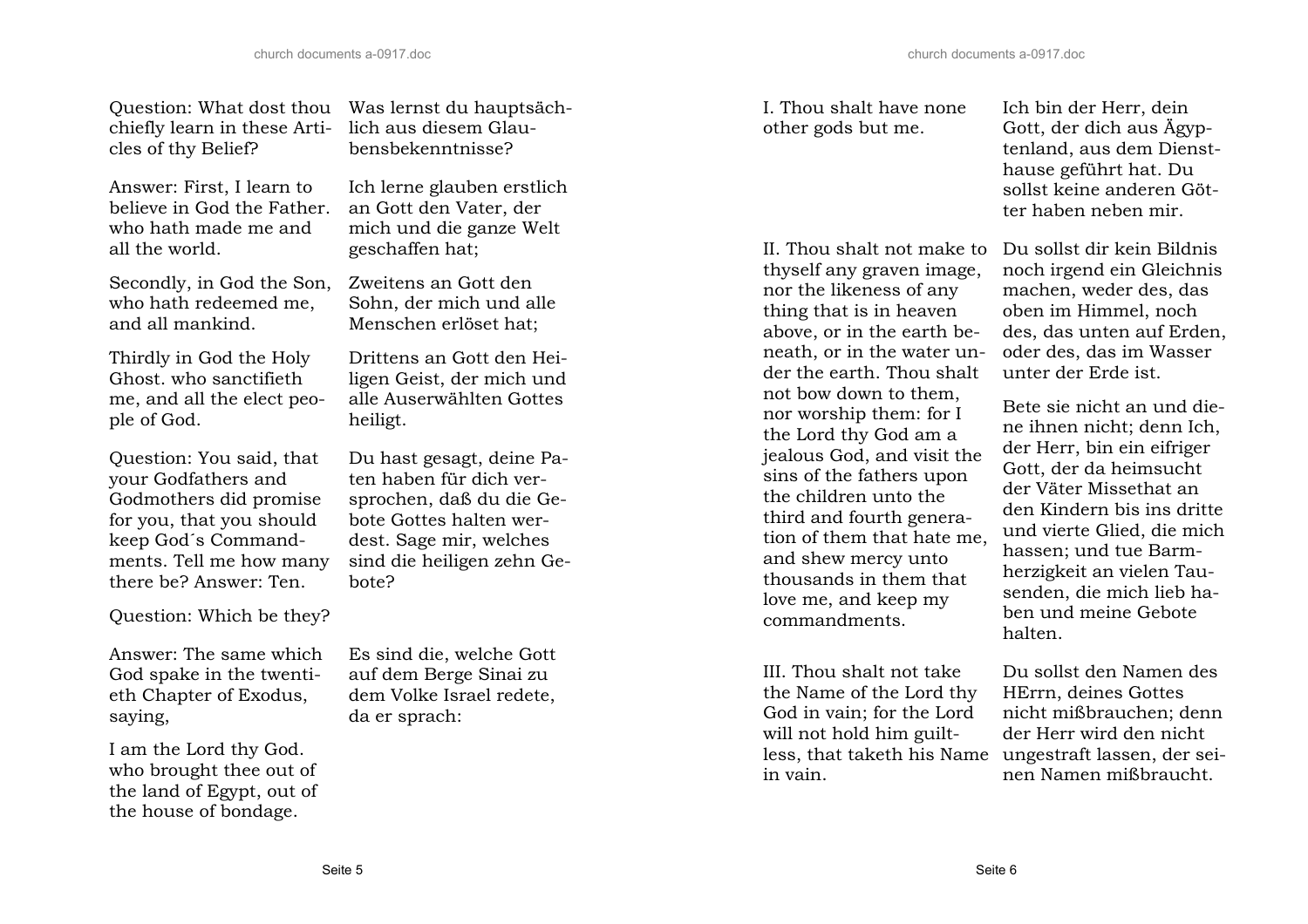Gedenke des Sabbathtages, daß du ihn heiligest. Sechs Tage sollst du arbeiten und alle deine Dinge beschicken; aber am siebenten Tag ist der Sabbath des HErrn, deines Gottes. Da sollst du kein Werk thun, noch dein Sohn, noch deine Tochter, noch dein

Knecht, noch deine Magd, noch dein Vieh, noch dein Fremdling, der in deinen Thoren ist. Denn in sechs Tagen hat der Herr Himmel und Erde gemacht und das Meer und alles, was darinnen ist, und ruhte am siebten Tage. Darum segnete der Herr den Sabbathtag und hei-

IV. Remember that thou keep holy the Sabbathday. Six days shalt thou labour, and do all that thou hast to do; but the seventh day is the Sabbath of the Lord thy God. In it thou shalt do no manner of work, thou, and thy son, and thy daughter, thy manservant, and thy maidservant, thy cattle, and the stranger that is within thy gates. For in six days the Lord made heaven and earth, the sea, and all that in them is, and rested the seventh day: wherefore the Lord blessed the seventh day, and hallowed it.

V. Honour thy father and thy mother; that thy days may be long in the land which the Lord thy God giveth thee.

VI. Thou shalt do no mur-der. Du sollst nicht töten.

VII. Thou shalt not com-mit adultery. Du sollst nicht ehebre- chen.

IX. Thou shalt not bear false witness against thy neighbour.

Du sollst kein falsch Zeugnis reden wider deinen Nächsten.

X. Thou shalt not covet thy neighbour's house, thou shalt not covet thy neighbour's wife, nor his servant, nor his maid, nor his ox, nor his ass, nor any thing that is his.

chiefly learn by these Commandments?

Answer: I learn two things: my duty towards God, and my duty towards my Neighbour.

Question: What is thy duty towards God?

Answer: My duty towards God. is to believe in him, to fear him, and to love him with all my heart, with all my mind, with all my soul, and with all my

Laß dich nicht gelüsten deines Nächsten Hauses. Laß dich nicht gelüsten deines Nächsten Weibes, noch seines Knechtes, noch seiner Magd, noch seines Ochsen, noch Esels, noch alles, was dein Nächster hat.

Question: What dust thou Was lernst du hauptsächlich aus diesen Geboten?

> Ich lerne zweierlei: meine Pflicht gegen Gott und meine Pflicht gegen meinen Nächsten.

Was ist deine Pflicht gegen Gott?

Meine Pflicht gegen Gott ist die: ich soll an Ihn glauben, Ihn fürchten und Ihn lieben von ganzem Herzen, von ganzer Seele und mit allen mei-

ligte ihn.

Du sollst deinen Vater und deine Mutter ehren, auf das du lange lebest in dem Lande, das dir der Herr, dein Gott, gibt.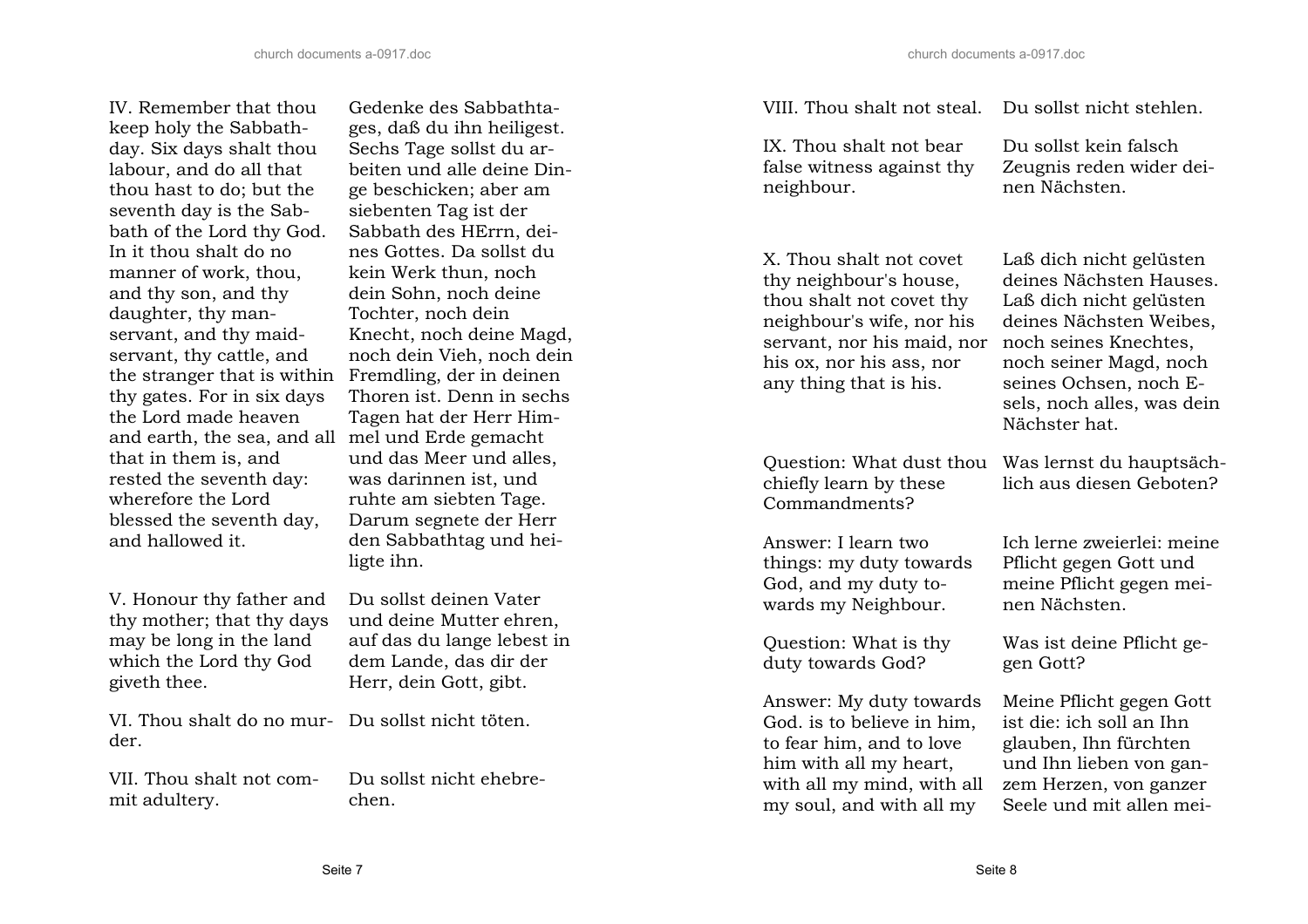strength. to worship him, to give him thanks, to put my whole trust in him, to call upon him, to honour his holy Name and his Word, and serve him truly all the days of my life.

Question: What is your duty towards thy Neighbour?

Answer: My duty towards my Neighbour, is to love him as myself, and to do to all men, as l would they should do unto me: To my father and mother:

To honour and obey the King, and all that are put in authority under him:

To submit myself to all my governors, teachers, spiritual pastors and masters: To order myself lowly and reverently to all my betters:

To hurt no body by word nor deed: To be true and

nen Kräften; ich soll Ihn anrufen, Ihm danksagen, mein ganzes Vertrauen auf Ihn setzen; Ihn anbeten, Seinen heiligen Namen, Sein Wort und Seine Ordnungen ehren und Ihm alle Tage meines Lebens treu dienen.

Was ist Deine Pflicht gegen deinen Nächsten?

love, honour, and succour mir thun. Ich soll meinen Meine Pflicht gegen meinen Nächsten ist die: ich soll ihn lieben als mich selbst und allen Leuten thun, wie ich will, daß sie Vater und meine Mutter lieben, ehren und ihnen beistehen;

> Ich soll den König und allen, die unter ihm in Ämtern stehen, Ehre und Gehorsam erweisen, mich allen meinen Vorgesetzten, Lehrern, Seelsorgern und Herrschaften unterwerfen und gegen alle Höherstehenden demütig und ehrerbietig sein.

Auch soll ich niemand mit

just in all my dealing: To bear no malice nor hatred in my heart.. To keep my hands from picking and stealing, and my tongue from evil-speaking, lying, and slandering:

To keep my body in temperance, soberness. and chastity:

Not to covet nor desire other men's goods; but to learn and labour truly to get mine own living, and to do my duty in that state of life, unto which it shall please God to call me.

Catechist. My good Child, know this, that thou art not able to do these things of thy. self, nor to walk in the Commandments of God, and to serve him, without his special grace; which thou must learn at all times to call for by diligent prayer. Let me hear therefore, if thou canst say the Lord's Prayer.

Wort und Tat verletzen; getreu und gerecht sein in allen meinen Handlungen; keine Bosheit in meinem Herzen tragen; meine Hände vom Veruntreuen und stehlen, meine Zunge von Afterreden, Lügen und Verleumden enthalten; meinen Leib in Mäßigkeit, Nüchternheit und Keuschheit halten; kein fremdes Gut begehren, sondern lernen und arbeiten, um mein irdisches Auskommen zu verdienen, und in dem Berufe, den Gott mir anweisen wird, meine Pflicht tun.

Mein Kind, sei gewiß, daß du dieses alles nicht von dir selbst zu tun vermagst, noch in Gottes Geboten wandeln und ihm dienen kannst ohne seine besondere Gnade, um welche du Ihn allezeit mit fleißigem Gebet anrufen mußt. Laß mich also hören, ob du das Gebet des HErrn sprechen kannst?

Answer: Vater unser, der Du bist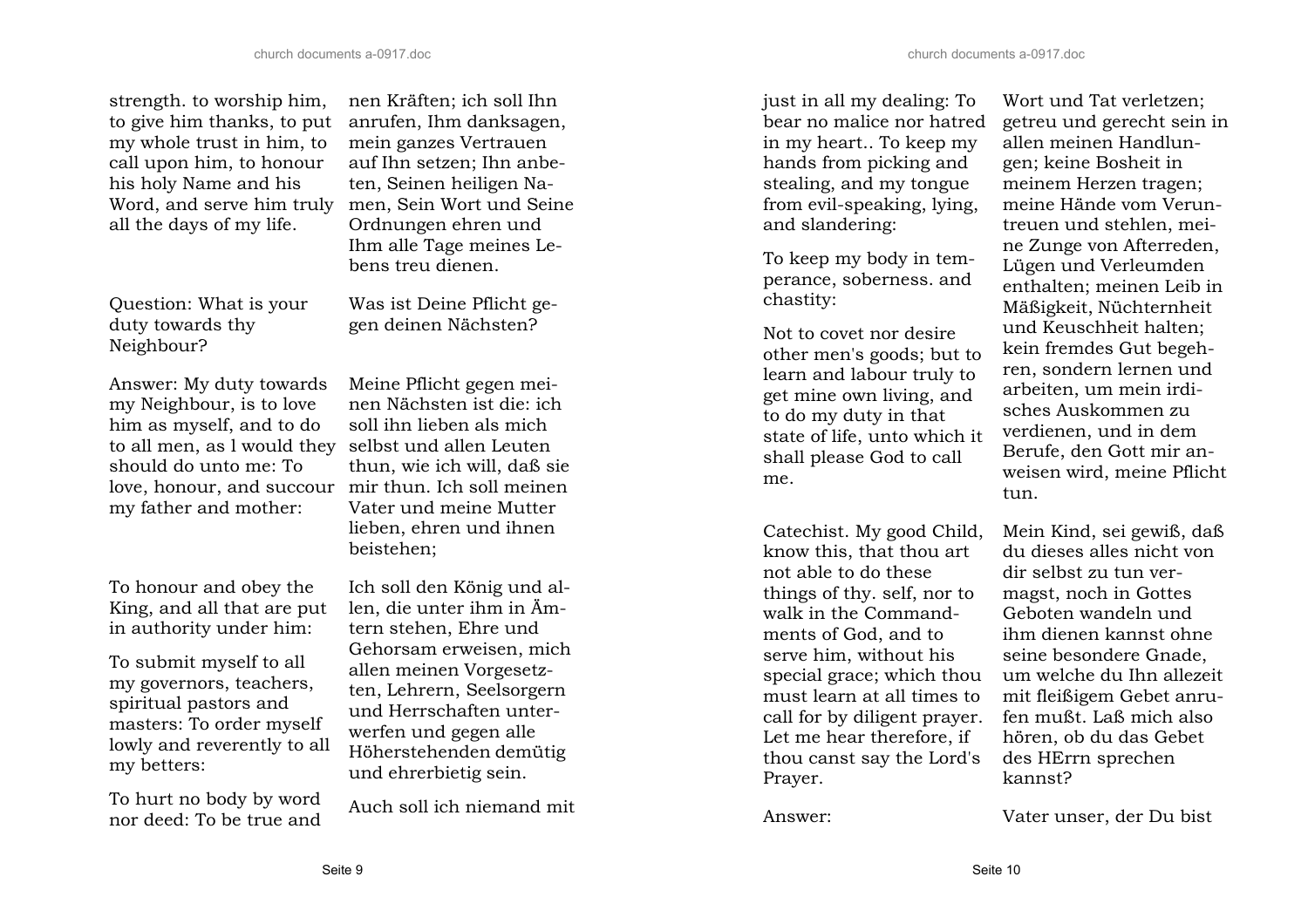OUR Father, which art in heaven, Hallowed be thy Name. Thy kingdom come. Thy will be done, in earth as it is in heaven. Give us this day our daily bread.

And forgive us our trespasses, As we forgive them that trespass against us. And lead us not into temptation;

But deliver us from evil. Amen.

Question: What desirest thou of God in this Prayer?

Answer: I desire my Lord God our heavenly Father, who is the giver of all goodness, to send his grace unto me, and to all people;

that we may worship him, serve him, and obey him, as we ought to do.

in den Himmeln. Geheiligt werde Dein Name. Dein Reich komme. Dein Wille geschehe, wie im Himmel, also auch auf Erden. Unser täglich Brot gib uns heute. Und vergib uns unsere Schulden, wie auch wir vergeben unsern Schuldigern. Und führe uns nicht in Versuchung. Sondern erlöse uns von dem Bösen (Denn Dein ist das Reich und die Kraft und die Herrlichkeit in Ewigkeit) Amen.

Was bittest du Gott in diesem Gebete?

Ich bitte meinen HErrn und Gott, unsern himmlischen Vater, den Geber alles Guten: Er wolle mir und seinem ganzen Volke die Gnade schenken, daß wir ihn anbeten, Ihm dienen und gehorchen, wie wir schuldig sind. Und er wolle Seinen Sohn vom Himmel senden, damit alle Völker ihn ehren und Ihm gehorchen, und die Reiche dieser Welt unseres HErrn und seines

And I pray unto God, that he will send us all things that be needful both for our souls and bodies; and that he will be merciful unto us, and forgive us our sins; and that it will please him to save and defend us in all dangers ghostly and bodily; and that he will keep us from all sin and wickedness, and from our ghostly enemy, and from everlasting death. And this I trust he will do of his mercy and goodness, through our Lord Jesus Christ. And therefore I say, Amen, So be it.

Question: How many Sacraments hath Christ or-Question: How many Sac- Welches sind die zwei<br>
raments hath Christ or- Sakramente, die Christus<br>
dained in his Church? insonderheit eingesetzt

### Christus werden.

Auch bitte ich Gott: Er wolle uns alles schenken, das uns für Leib und Seele not thut, und insonderheit uns speisen mit dem Brote, das vom Himmel kommt. Er wolle uns gnädig sein und unsere Sünden vergeben, uns aus allen Gefahren, geistlichen und leiblichen retten und uns behüten vor aller Sünde und Gottlosigkeit, vor unserm Widersacher, dem Teufel und vor dem ewigen Tode. Und solches traue ich ihm festiglich, daß er solches alles thun wird nach seiner Güte und Barmherzigkeit durch unsern HErrn Jesum Christum. Darum spreche ich: Amen, ja so sei es.

hat; das eine, um uns zu Gliedern seines geheimnisvollen Leibes, der Kirche, zu machen; das andere, um uns zum ewigen Leben zu ernähren?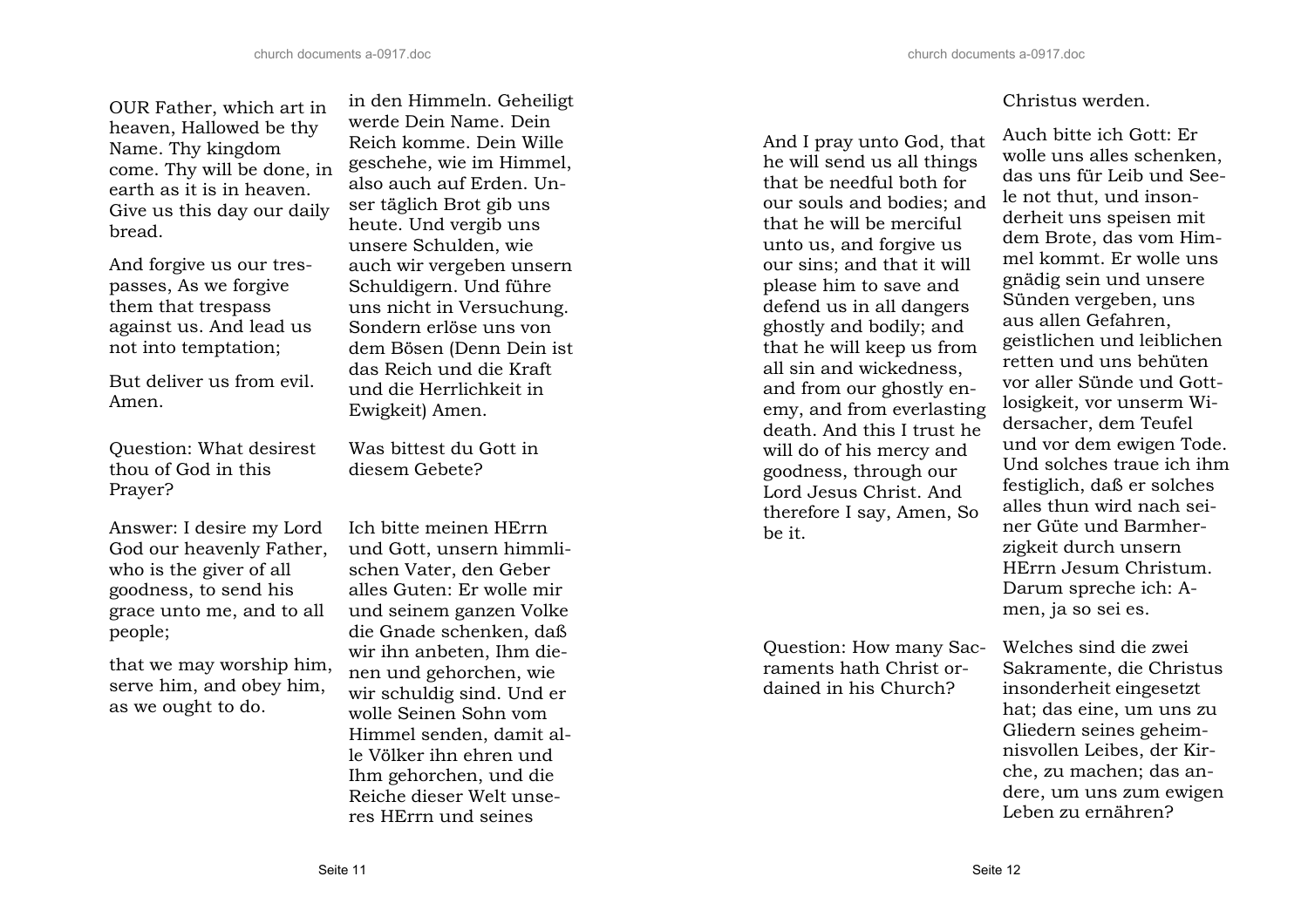Answer: Two only, as generally necessary to salvation, that is to say, Baptism, and the Supper of the Lord.

Question: What meanest thou by this word Sacrament?

Answer:. I mean an outward visible sign of an inward and spiritual grace given unto us, ordained by Christ himself, as a means whereby we receive the same, and a pledge to assure us thereof.

Das Sakrament der Taufe und das Sakrament der Eucharistie oder des Abendmahls des HErrn.

Was ist ein Sakrament?

Ein Sakrament ist ein äußeres sichtbares Zeichen einer inneren geistlichen Gnade, die uns gegeben wird; von Christo verordnet als Mittel, wodurch wir die Gnade empfangen, und als Unterpfand uns derselben zu versichern.

parts are there in a Sac-Wieviel Stücke gehören also zu einem Sakrament?

Answer: Two; the outward and visible sign, and the inward spiritual grace.

Question: What is the outward visible sign or form in Baptism?

Question:. How many

rament?

Answer: Water; wherein the person is baptized In the Name of the Father,

Zwei, nämlich das äußere, sichtbare Zeichen und die innere geistliche Gnade.

Welches ist das äußere Zeichen oder die Form der Taufe?

Wasser, womit der Mensch getauft wird "im Namen des Vaters und

Holy Ghost.

Question: What is the in-Question: What is the in-<br>welches ist die innere<br>ward and spiritual grace? geistliche Gnade?

Answer: A death unto sin, and a new birth unto righteousness: for being by nature born in sin, and the children of wrath, we are hereby made the children of grace.

Question:. What is required of persons to be baptised?

Answer: Repentance, whereby they forsake sin; and Faith, whereby they stedfastly believe the promises of God made to them in that Sacrament.

Question: Why then are Infants baptized, when by reason of their tender age they cannot perform them?

and of the Son, and of the des Sohnes und des Heiligen Geistes".

Daß wir der Sünde absterben und neu geboren werden zur Gerechtigkeit

Was sind also die Wohltaten, die uns in der Taufe geschenkt sind?

Von Natur in Sünde geboren und Kinder des Zorns, empfangen wir darin die Vergebung der Sünden und werden durch die Wirkung des Heiligen Geistes zu Gliedern Christi, Kindern Gottes und Erben des Himmelreiches gemacht.

Warum werden denn kleine Kinder getauft, die um ihres zarten Alters willen noch kein Bekenntnis der Buße oder des Glaubens ablegen können?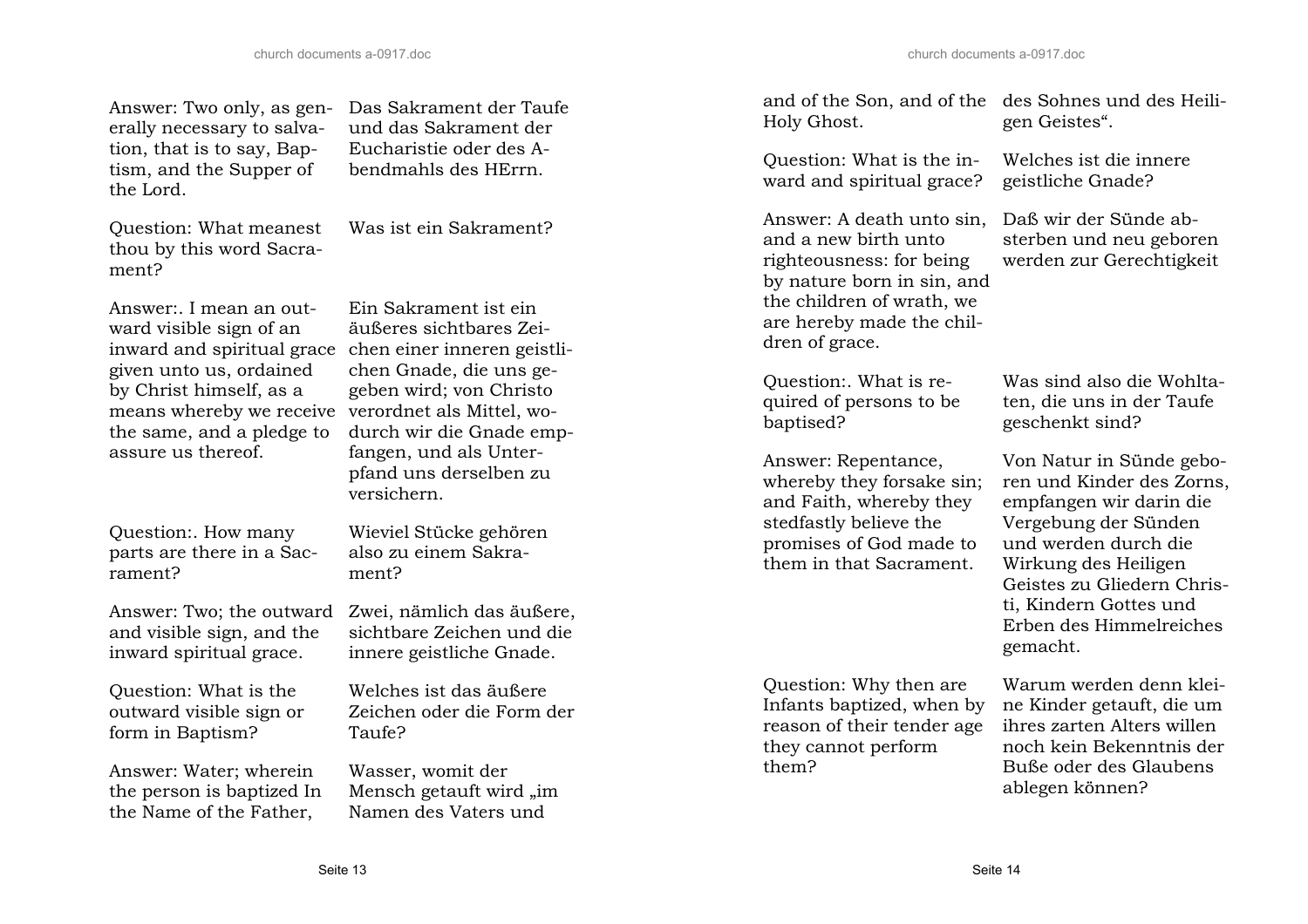| Answer: Because they<br>promise them both by<br>their Sureties; which<br>promise, when they come<br>to age, themselves are<br>bound to perform. | Sie bekennen beides<br>durch ihre Tauf- Zeugen<br>oder Bürgen, und sind<br>durch solches Bekenntnis<br>verpflichtet und gebun-<br>den.                                                                             | Answer: The Body and<br>Blood of Christ, which<br>are verily end indeed<br>taken and received by the<br>faithful in the Lord's Sup-<br>per.      | Der Leib und das Blut<br>Christi, die in diesem<br>Sakrament wahrhaftig<br>und wirklich gegenwärtig<br>sind und im Abendmahl<br>des HErrn geistlich ge-<br>nossen werden. |
|-------------------------------------------------------------------------------------------------------------------------------------------------|--------------------------------------------------------------------------------------------------------------------------------------------------------------------------------------------------------------------|--------------------------------------------------------------------------------------------------------------------------------------------------|---------------------------------------------------------------------------------------------------------------------------------------------------------------------------|
| Question: Why was the                                                                                                                           | Wozu ist das Sakrament                                                                                                                                                                                             |                                                                                                                                                  |                                                                                                                                                                           |
| Sacrament of the Lord's<br>Supper ordained?                                                                                                     | der Eucharistie oder des<br>Abendmahls des HErrn<br>eingesetzt?                                                                                                                                                    | Question:. What are the<br>benefits whereof we are<br>partakers thereby?                                                                         | Welches sind die vor-<br>nehmsten Wohltaten, die<br>uns in diesem Sakrament<br>zuteil werden?                                                                             |
| Answer: For the contiunal<br>remembrance of the sacri-<br>fice of the death of Christ,<br>and of the benefits which<br>we receive thereby.      | Es ist eingesetzt zum be-<br>ständigen Gedächtnis des<br>Opfers des Todes Christi<br>und der Wohlthaten, die<br>wir dadurch empfangen<br>haben, auch um uns sei-<br>nes Leibes und Blutes<br>teilhaftig zu machen. | Answer: The strengthen-<br>ing and refreshing of our<br>souls by the Body and<br>Blood of Christ, as our<br>bodies are by the Bread<br>and Wine. | Zum ersten unsere Stär-<br>kung und Erquickung mit<br>dem Leibe und Blute<br>Christi, dann unsere Ge-<br>meinschaft mit ihm und<br>mit allen Heiligen in der              |
| Question: What is the                                                                                                                           | Was ist das äußere Stück                                                                                                                                                                                           |                                                                                                                                                  | Teilnahme daran.                                                                                                                                                          |
| outward part or sign of<br>the Lord's Supper?                                                                                                   | oder Zeichen in der Eu-<br>charistie oder dem A-<br>bendmahl des HErrn?                                                                                                                                            | Question: What is re-<br>quired of them who come<br>to the Lord's Supper?                                                                        | Was wird von denen, die<br>zum Abendmahl des<br>HErrn kommen, gefor-                                                                                                      |
| Answer: Bread and Wine,                                                                                                                         | Das Brot und der Wein,                                                                                                                                                                                             |                                                                                                                                                  | dert?                                                                                                                                                                     |
| which the Lord hath<br>commanded to be re-<br>ceived.                                                                                           | die nach dem Gebote des<br>HErrn gesegnet, geopfert<br>und genossen werden                                                                                                                                         | Answer: To examine<br>themselves, whether they<br>repent them truly of their                                                                     | Daß sie sich selbst prü-<br>fen, ob sie ihre vorigen<br>Sünden aufrichtig bereu-                                                                                          |
| Question:. What is the<br>inward part, or thing sig-<br>nified?                                                                                 | Was ist das innere Stück<br>oder die bezeichnete Sa-<br>che?                                                                                                                                                       | former sins, stedfastly<br>purposing to lead a new<br>life; have a lively faith in<br>God's mercy trough<br>Christ, with a thankful              | en; daß sie fest entschlos-<br>sen sind, ein neues leben<br>zu führen; daß sie leben-<br>digen Glauben an die<br>Barmherzigkeit Gottes                                    |